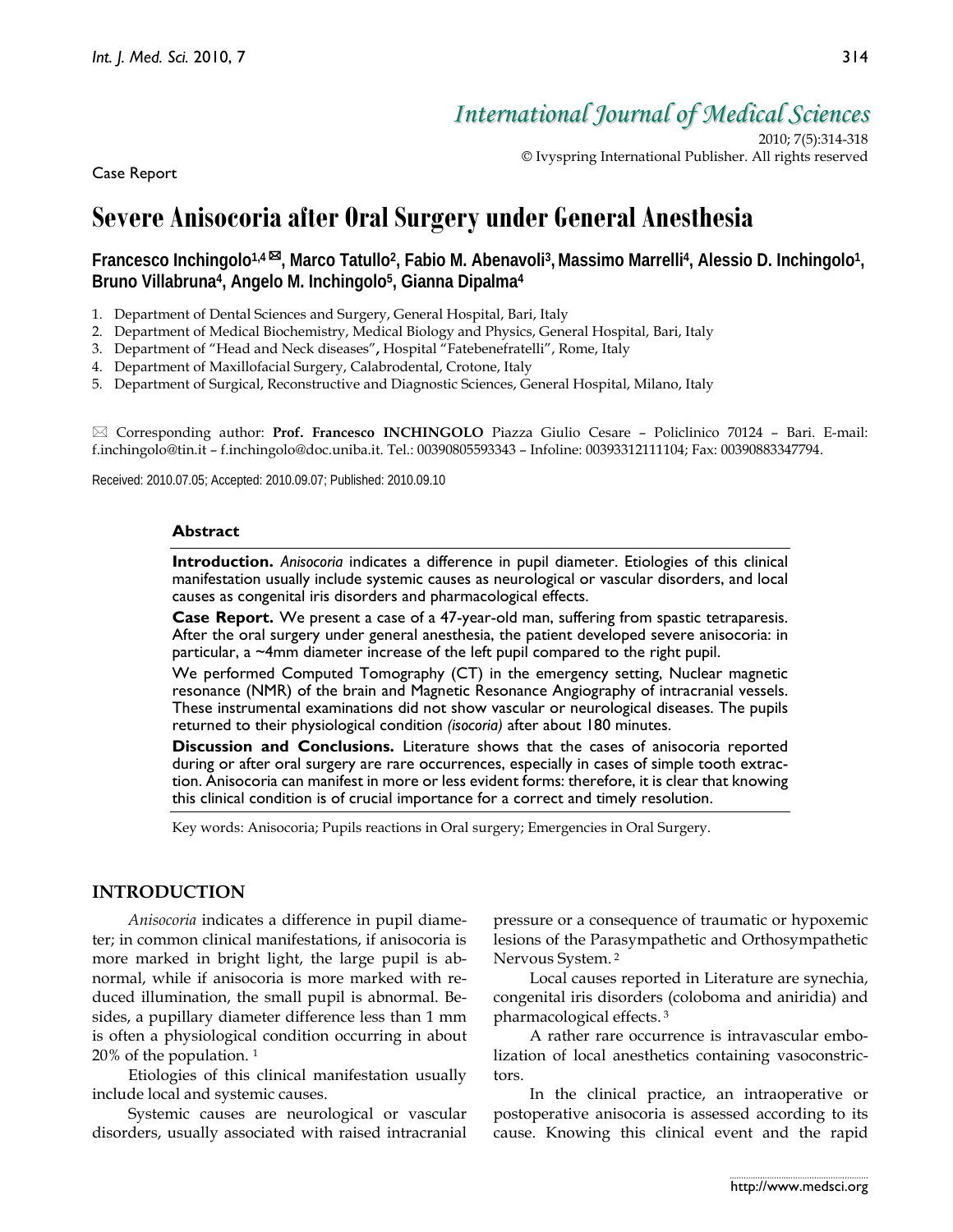identification of the trigger factor is the basis of a correct and timely therapeutic approach, which, in severe cases, could save the patient's life.

#### **METHODS**

We present a case of a 47-year-old man, suffering from spastic tetraparesis.

The intraoral examination revealed destructive decay of tooth number 12 and necrotic residues of teeth 15 and 27 (Fig. 1).

Being a disabled and non-collaborating patient, the Authors prepared oral surgery under general anesthesia.

In the 24 hours before surgery, the patient was monitored with hematological examinations (Complete blood count, hemocoagulative pattern, phlogosis indexes and serum protein electrophoresis), Electrocardiogram, Orthopantomography of dental arches, chest radiography (with the patient seated) and intraoral and extraoral examination.

In this case, preoperative examinations did not reveal noteworthy clinical conditions. In the light of the subsequent occurrence, we report an equal size of the patient's pupils (isocoria) on the day before surgery, and the pathological case history did not reveal previous vascular disorders or traumas of the intracranial district.

On the day of surgery, anesthetists prepared the patient with Midazolam 5mg and Atropine 0.5mg. After the preoperative phase, General Anesthesia was performed as follows: Propofol 150mg together with Fentanyl-γ, muscle relaxants Midarine 75mg and Cisatracurium 10mg, and Sevoflurane 0.5%; in the postoperative course, anesthetists administered Ephedrine 5mg and Ketorolac 3mg.

The patient's vital parameters were constantly monitored and were normal.

The dental treatment was simple avulsion of the above-mentioned teeth: after plexus anesthesia (2 phials of hydrochloride mepivacaine 3%) without vasoconstrictor, we avulsed tooth 12 and the necrotic residues of teeth 15 and 27, and scraped the post-avulsion alveolus with Volkmann spoon. Then the post-extraction alveoli were closed with a resorbable suture. After the surgical procedures, there were no signs of iatrogenic lesions and we observed a correct hemostasis of the surgical site.

Recovery from drug-induced unconsciousness was induced after administering Intrastigmine (2 phials) and Atropine 0.5mg as decurarizing agents.

On awakening, the patient was conscious, without motor impairment to upper and lower limbs. However, he developed severe anisocoria; in particular, a ~4mm diameter increase of the left pupil compared to the right pupil, although he had no visual impairment and a normal reaction to light stimulus. (Fig. 2)

The diagnostic hypothesis concerned the ophthalmic ganglion, even though vascular aneurysmal diseases could not be excluded.

The embolization of anesthetic in peripheral blood vessels, as well as lesions to pyramidal and extrapyramidal nerve tracts, were immediately analyzed and considered incompatible with the treatment performed.

In order to achieve diagnostic certainty, we performed Computed Tomography (CT) in the emergency setting, Nuclear magnetic resonance (NMR) of the brain and Magnetic Resonance Angiography of intracranial vessels. (Figs. 3,4,5)

# **RESULTS**

Computed Tomography revealed the presence of mild dilatation of the ventricular system, and we noted parenchymal, likely vascular involvement in the right capsulolenticular area and bilateral dilatation of the cerebral cortical sulci.

The report of NMR described an on-axis ventricular system with an atrophic dilatation and a localized atrophy in the bilateral mesial frontal area, due to perinatal pathologies.

The Magnetic Resonance Angiography did not reveal malformations or intracranial vascular anomalies.

After these instrumental examinations, we took digital pictures of the patient's pupils every 60 minutes, in order to monitor the clinical situation. The pupils returned to their physiological condition *(isocoria)* after about 180 minutes. (Fig. 6)

The patient never had the clinical manifestation of the pupil abnormality again, and reported no pathological outcome after the described occurrence.



**Fig. 1** RX-OPT of the patient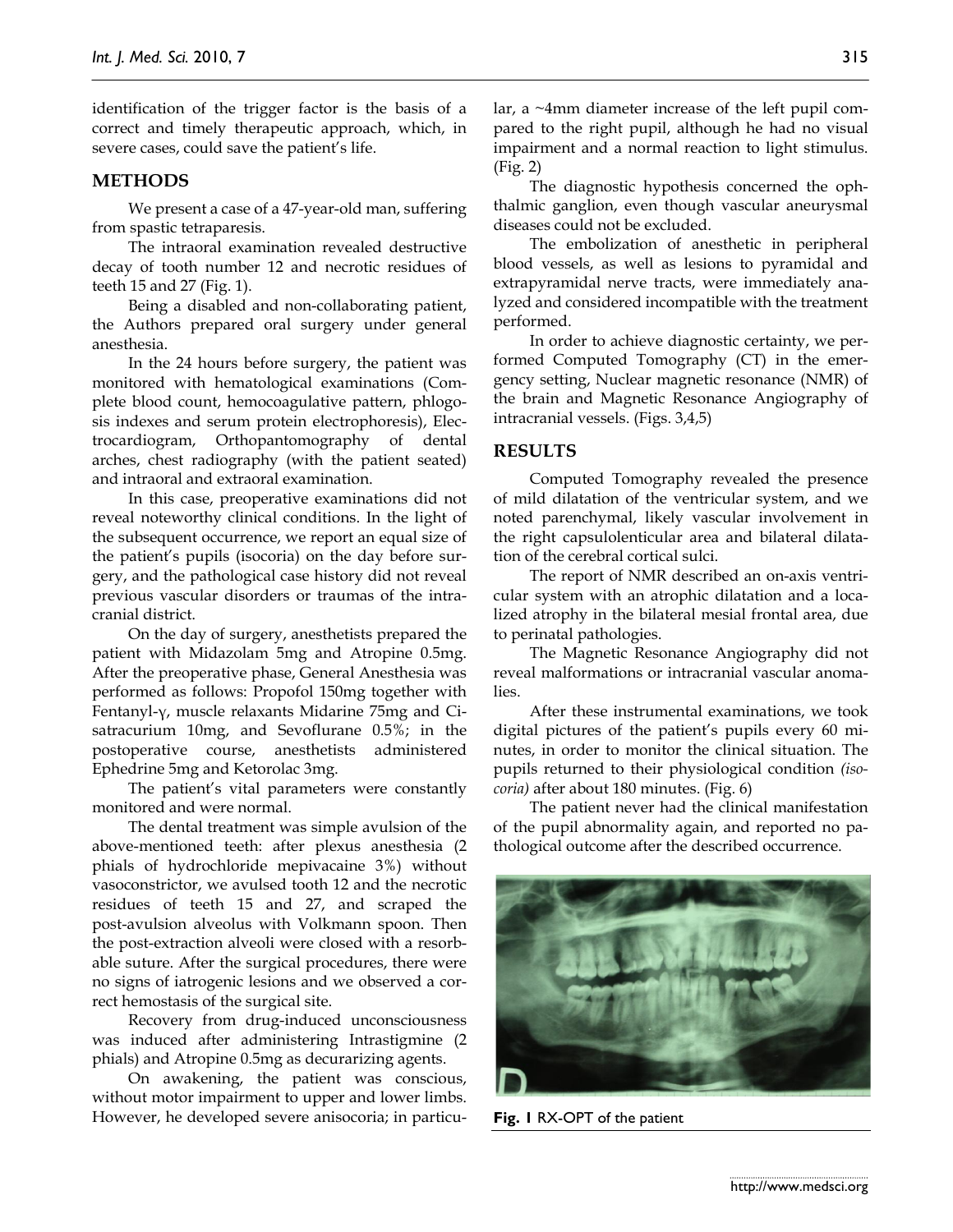

#### **Fig. 2** Severe anisocoria



**Fig. 3** Nuclear magnetic resonance (NMR) of the brain



**Fig. 4** Computed Tomography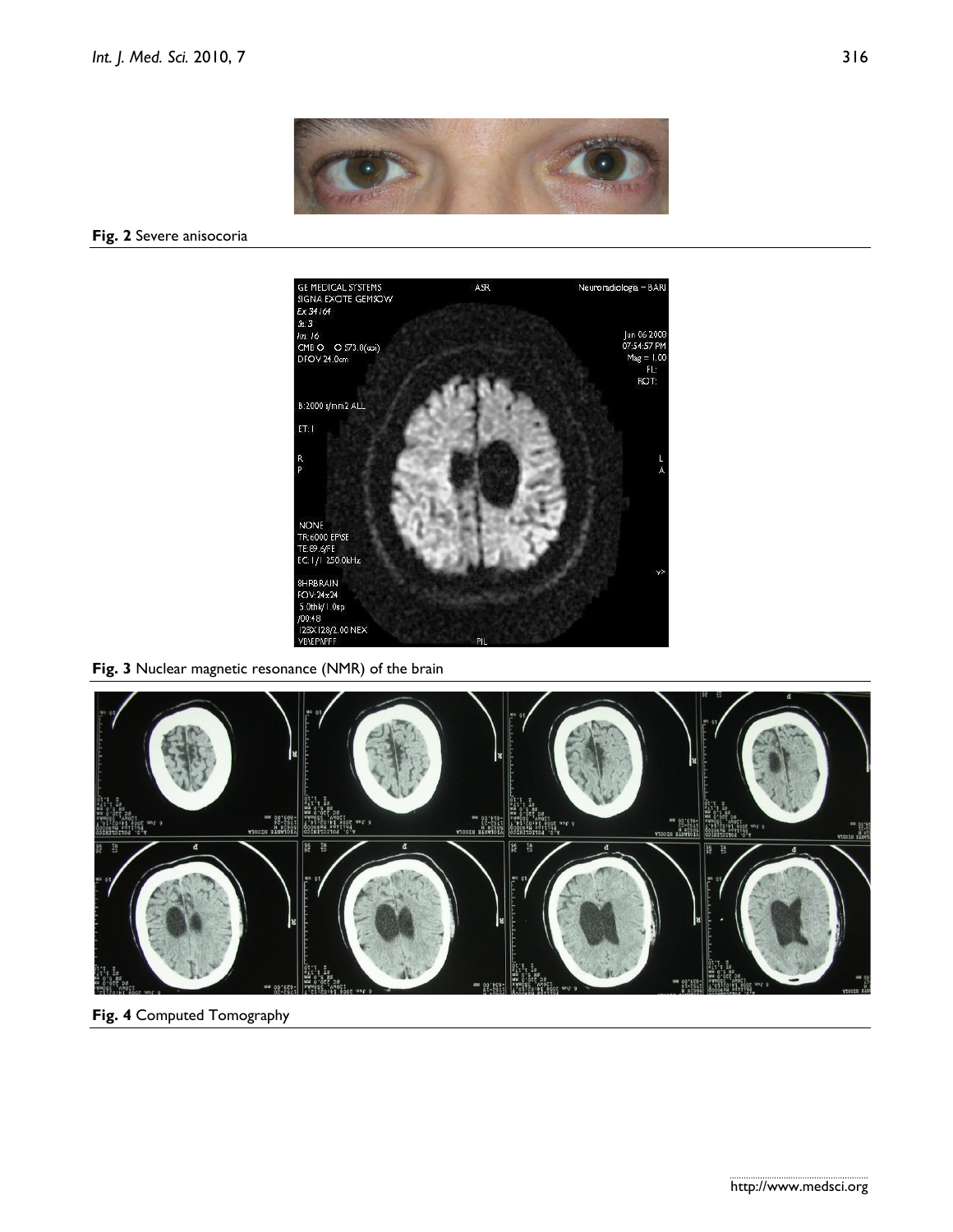



**Fig. 5** Magnetic Resonance Angiography of intracranial vessels



**Fig. 6** The pupils returned to their physiological condition *(isocoria)* 

# **DISCUSSION**

Anisocoria is a clinical condition that rarely occurs after surgery under general anesthesia.

Physiologic anisocoria is believed to occur in about 20% of the population, but its incidence increases with age, occurring in about one third of the population above 60 years of age. 1

Unilateral mydriasis can be caused by a contusion injury to the iris sphincter or by a direct trauma to the oculomotor nerve. 4

The traumatic injury can also be a lesion of the III cranial nerve. 2

Traumatic or hypoxemic injuries of the sympathetic nervous system may be the cause of *Horner's Syndrome,* which refers to a group of signs produced when sympathetic innervation to the eye is interrupted.

Anisocoria caused by the side effects of active principles, especially those of topically administered drugs, is a common condition. In general, atropine-like drugs can cause drug-induced mydriasis, while parasympatholytics can cause drug-induced myosis.

The experience of ophthalmic medicine in using eye drops for glaucoma treatment proved that the cholinergic action of certain active principles could alter the pupil diameter. In case of accidental contact with the eye, these principles can lead the clinician to make a wrong diagnosis of anisocoria of neurogenous or vascular origin.

Some of the active principles of the most common eye drops used for glaucoma therapy are:

- *Dapiprazole*: antiglaucoma psychotropic agent and selective Alpha*-*1 antagonist. Its miotic action results from the blocking activity on the sympathetic tone of the iris dilator muscle;
- *Moxisylyte*: a selective Alpha-1-adrenergic receptor blocker, causing a marked vasodilation that lasts for 3-4 hours;
- *Pilocarpine 3% Epinephrine 0,5%*: the cholinergic action of pilocarpine reduces intraocular pressure. This action is associated with the ability of Epinephrine to reduce aqueous humor formation. 5,6,7

Some *cases* reported in literature confirm unilateral mydriasis after the spread of phenylephrine nose drops through the nasolacrimal duct. These drops were used for mucosal vasoconstriction. 8

Unilateral mydriasis was also reported after using phenylephrine/lidocaine spray with a standard *oxygen*-driven face mask nebulizer. 9

Literature shows that the cases of anisocoria reported during or after oral surgery are rare occur